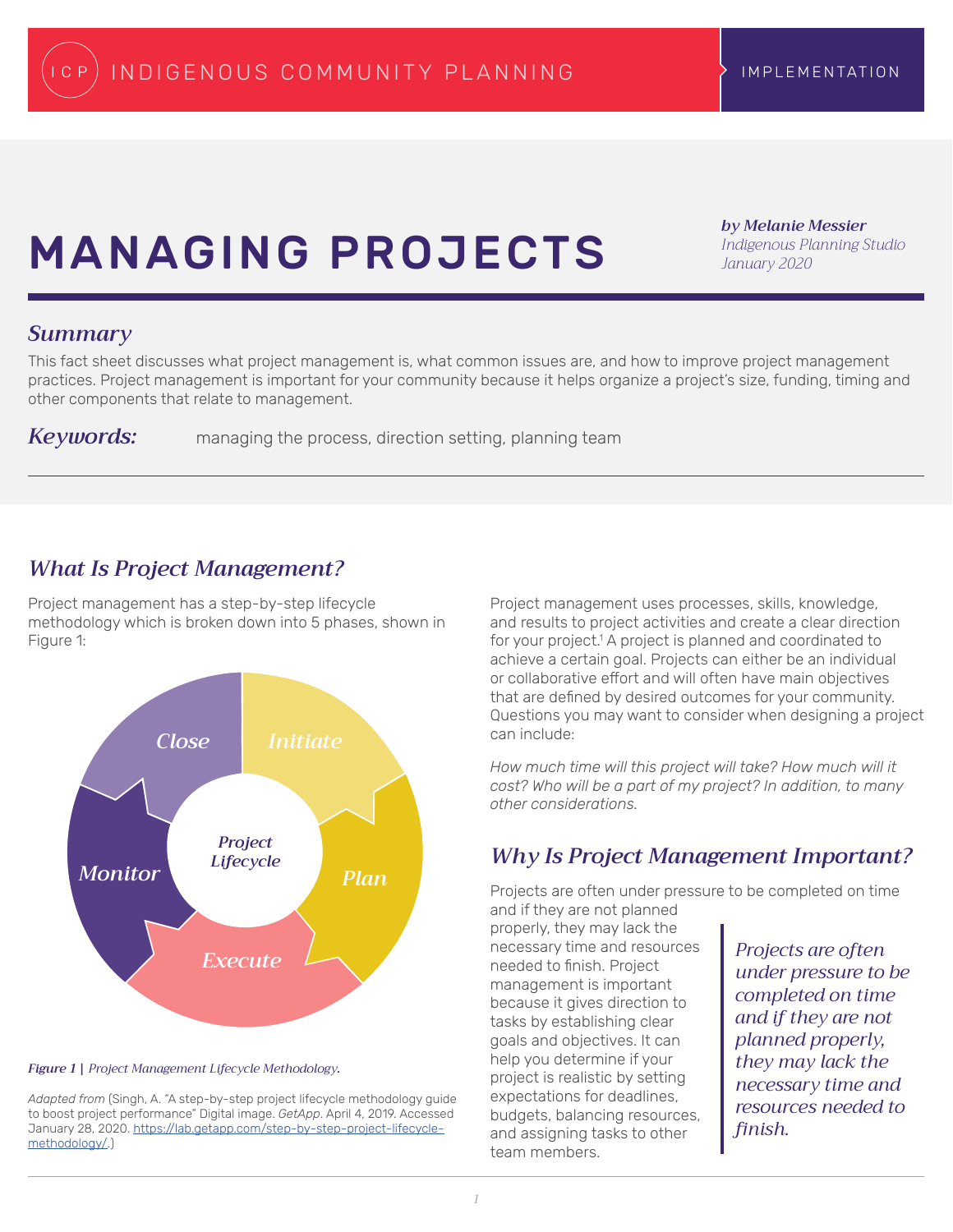The purpose of project management is to ensure that quality is being delivered at every stage of the process. Leadership is important in project management because it allows for a team to create a vision and receive coaching. Finally, leaders can help inspire the team to perform at its best.

### *What Are the Key Components of Project Management?*

#### Project Initiation *1*

This process begins by recognizing a committment to the project and identifying a need within the community. This can come in the form of an expression of interest, a call for proposals or directly from your community.2 The need to apply for funding or sources of funding should be identified in this stage. Additionally, the project manager can direct team members to conduct research and gather data in preparation for the planning phase. $3$ 

### Project Planning

Create a workable plan for how your community or team will complete the project and meet your goals. This workplan can include information such as what activities will be accomplished, what the budget will be, member roles and duties, and project deliverables. The level of depth needed for each workplan varies; e.g., a comprehensive community plan (CCP) would require much more pre-planning than a onetime community engagement event. Factors such as detailed phases, limited funding, specific objectives and criteria, and

### *S.M.A.R.T. Goals*

To make sure your goals are clear and short time frames could all affect such an important project like a CCP.4

Project goals should be set out in this phase and can include a goalsetting process, such as S.M.A.R.T. Goals. This process identifies how to create goals that are clear and measurable, as shown in Table 1.

## Project Execution

This phase includes carrying out the workplan created in the planning section and considering how resources will be distributed to certain areas of the project. This can include how team members will use their time toward certain tasks and how the team will stay on track with their identified goals. During this phase, tools such as status reports and regular meetings can help a project stay on task and remind members of their responsibilities.

### Project Monitoring

The focus of this phase is to ensure that the project's main objectives are being met. Project managers are responsible for monitoring the success of the goals set out in the initial planning phases and checking if they align with the original workplan. Monitoring is important to ensure that the project has moved in the right direction and that progress has been documented.

Ways to document, monitor, or control projects include progress reports, final reports, or reviewing key performance indicators (KPIs). KPI indicators can include:

- 1. *Project objectives:* measuring if a project is on schedule and if progress matches stakeholder objectives.
- 2. *Quality deliverables:* measuring if tasks are being completed.
- 3. *Cost tracking:* keeping financial statements and tracking spending on a project.
- 4. *Project performance:* monitoring if any changes have taken place throughout the length of the project and identifying what challenges were encountered.

yoals are clear and esetting process, such as S.M.A.R.T. For more information on KPIs, see the reachable. *Understanding KPIs* fact sheet*.*

### *Table 1 | S.M.A.R.T. Goals.*

*Adapted from* (Eby, K. "Demystifying the 5 stateges of project management." Digital image. Smart Sheet. May 29, 2018 Published. Accessed January 28, 2020. <https://www.smartsheet.com/blog/demystifying-5-phases-project-management>.)

|                   | <b>Description</b>            | Question                    |
|-------------------|-------------------------------|-----------------------------|
| <b>Specific</b>   | Be clear and specific         | Why is this goal important? |
| <b>Measurable</b> | Track your progress           | How many? How much?         |
| <b>Achievable</b> | Be realistic to be successful | How can I accomplish this?  |
| <b>Relevant</b>   | Ensure your goal matters      | Is this the right time?     |
| Time-bound        | Set deadlines                 | What can I do today?        |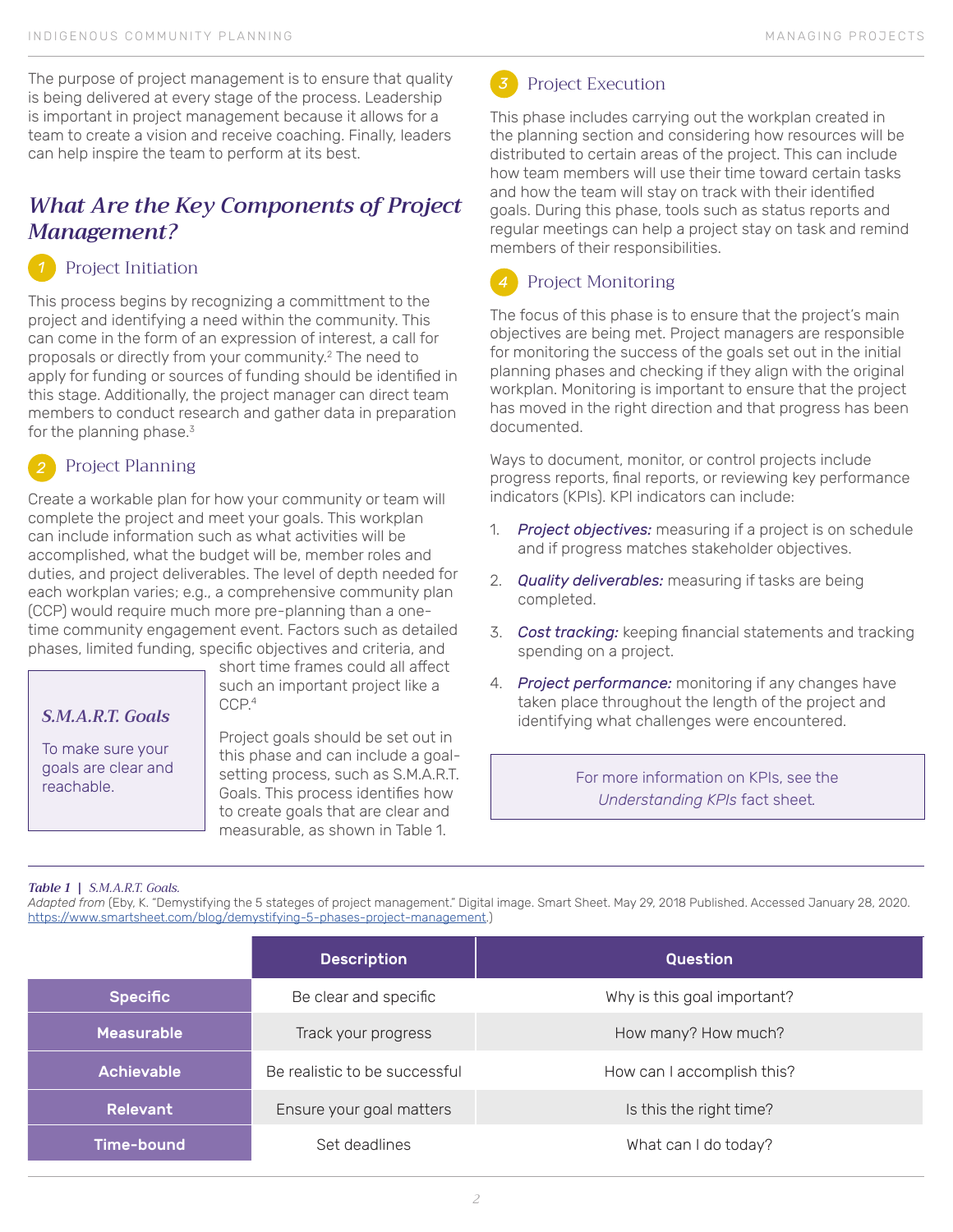#### Project Closure *5*

The final phase of the project includes wrapping up all tasks outlined within the workplan.

Closing tasks can involve:

- 1. *Deliverables:* Completing all deliverables outlined in the initial planning process. Deliverables can include: visual elements, final reports, and presentations. E.g., CCP
- 2. *Debrief:* Conducting meetings with team members to identify successes and challenges.<sup>5</sup>
- 3. *File Management:* Storing or archiving important documents for a period of a year.6 This is essential for providing information to whoever may need it in the future.

Following the completion of the project you may want to provide a report to the community describing what took place during the project and the overall results. This may include presenting to the community and/or to Chief and Council for a final approval of the project.

## *What are Some Common Challenges?*

Challenges may arise during projects. Common challenges and potential solutions are identified below:

#### Team Conflict *1*

Schedule a team meeting to discuss challenges and ways to move forward with a mutually agreed upon plan.

#### Undefined Goals *2*

Clarify goals with team members and stakeholders to ensure identified goals meet the intent of the project and your community.

#### Unrealistic Deadlines *3*

Create a detailed schedule to prioritize tasks that are overdue or of greater importance.

#### Risk Management *4*

Identify potential risks associated with the project ahead of time but also identify new risks as they arise.

> For more information on identifying risks, see the *SWOT Analysis* fact sheet*.*

# *Critical Roles in Project Management?*

In order to have a successful project, you need the right people for the right roles! Figure 3 includes team members' roles and responsibilities.



### Project Manager

The project manager will plan, oversee, budget, and document all aspects of the project.



### Team Leader

The team leader reports directly to the PM. They are an initiator, negotiator, coach, and a working member of the project.



### Team Members

Team members bring a variety of needed skills to the project, including problem-solving, organization, interpersonal, and more.



### Project Steering Committee

A steering committee consists of stakeholders or sponsors. They oversee items such as budgets, schedules, and key project elements.

### *Figure 3 | Critical roles in Project Management.*

*Adapted from* (Harvard Business Review Staff "Five Critical Roles in Project Management." *Harvard Business Review*. November 3, 2016. Accessed January 28, 2020. [https://hbr.org/2016/11/five-critical-roles-in-project](https://hbr.org/2016/11/five-critical-roles-in-project-management )management.)

### *Developing a Project Management Checklist7*

- $\Box$  Project title, start date, finish date
- $\Box$  The project coordinator and team members
- $\Box$  The value of the project, and funding sources
- $\Box$  The reporting requirements (by date)
- $\Box$  Key contacts consultants, funding officers
- $\Box$  Final comments section
- $\Box$  Management or Chief and Council sign off closing the file